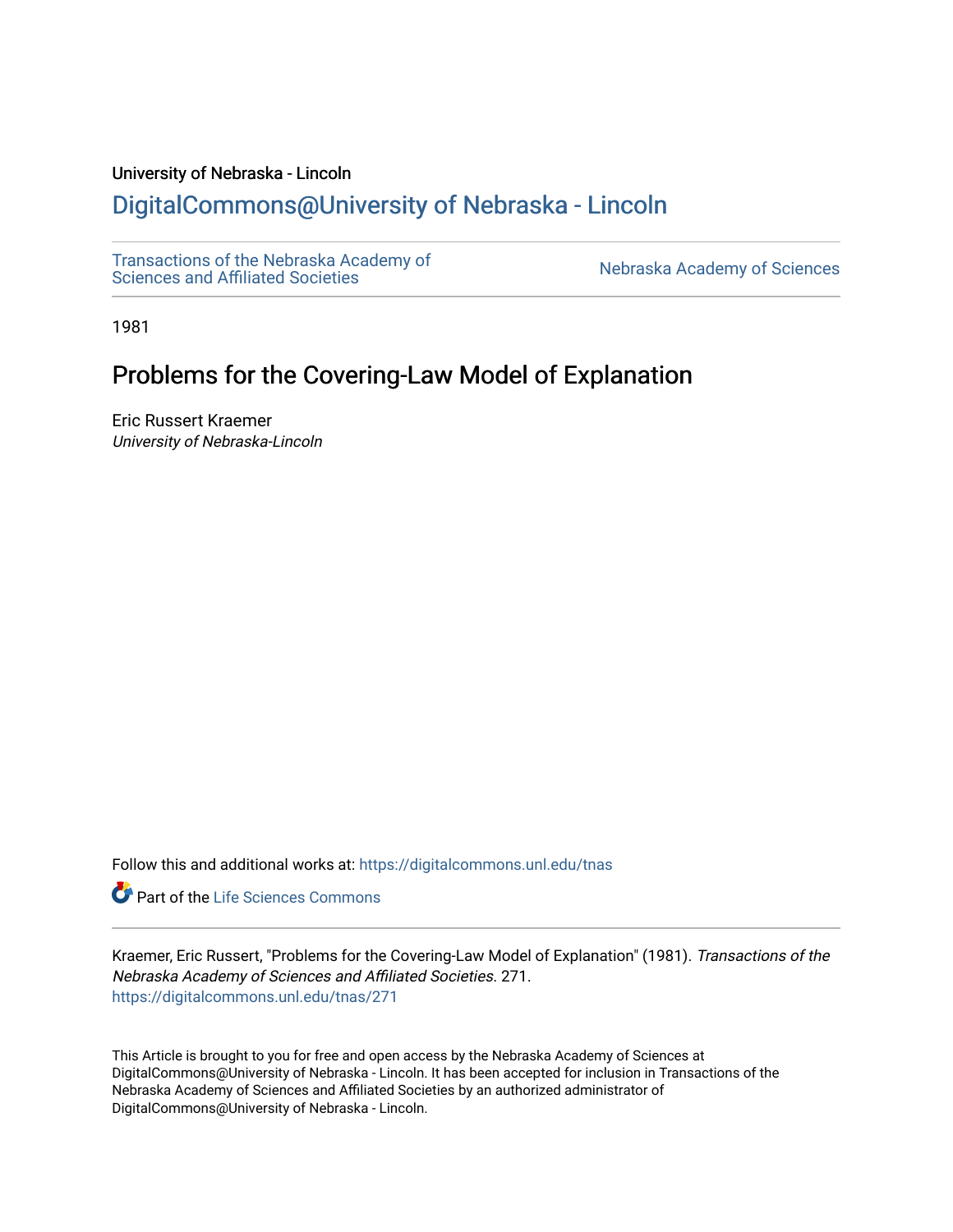# PROBLEMS FOR THE COVERING-LAW MODEL OF EXPLANATION

Eric Russert Kraemer

Department of Philosophy University of Nebraska-Lincoln Lincoln, Nebraska 68588

The standard covering-law model of explanation sets forth a formal, deductive account of explanation. The account faces two kinds of formal objections. The first is the problem of explanatory relevance. This concerns the specification of formal conditions for relevant logical derivations. The second difficulty is the problem of "self" -explanation. This involves specifications which govern the role that a given statement is allowed to play in an explanatory deduction of itself. A revision of the standard covering-law model provides a natural way to avoid both of these problems. And, it also has the virtue of *not*  being an *ad hoc* solution.

t t t

#### INTRODUCTION

The deductive-nomological (DN) or covering-law model for the explanation of singular events has come under extensive criticism. This article attempts to defend this model from ·everal of the charges that have been made against it and shows 'hat these criticisms may be accommodated by reasonable additions to the model. The criticism that this model is insuficient for scientific explanation of singular events is questioned. (It is not argued here that all explanations fit the DN-Llodel.)

Two formal sorts of criticisms of the DN-model for the  $\epsilon$ xplanation of singular events are considered. The first of 1 hese is called the problem of relevance, the second, the problem of "self"-explanation.

### THE PROBLEM OF RELEVANCE IN DN-EXPLANATION

In their classic discussion of the covering-law model, llempel and Oppenheim (1948) introduced something like the f·jllowing as a plausible definition of DN-explanation of singular events:

Definition (I): An ordered couple of sentences,  $(T, C)$ , constitutes an explanans for a singular sentence *E* iff. the following conditions are satisfied: (i) *T*  is a theory, (ii)  $C$  is singular and true, and (iii)  $E$  is derivable from  $T$  and  $C$  jointly, but not from  $C$ alone.

Although these authors abandoned this definition for a more complicated one, definition (I) will be sufficient for illustrating the problem of relevance, one of two formal problems facing the DN-model.

What is meant by the problem of relevance? Hempel (1966) answered when he listed the following as a "basic requirement for scientific explanation":

*The requirement of explanatory relevance:* the explanatory information adduced affords good grounds for believing that the phenomenon to be explained did, or does indeed occur.

In a subsequent passage, Hempel made clear what the criteria are for the "good grounds" for belief afforded by DN-explanation:

DN-explanations satisfy the requirement of explanatory relevance in the strongest possible sense: the explanatory information they provide implies the explanadum sentence deductively and thus offers logically conclusive grounds why the explanandum phenomenon is to be expected.

However, logical deducibility does not seem to be enough to insure that the requirement of explanatory relevance is met. Consider the following case:

- (1) All chickens have two legs.
	- John Doe has as many legs as some chicken.

John Doe has two legs.

The conclusion of (1) follows deductively from the theory and initial conditions cited. But, there is something very odd about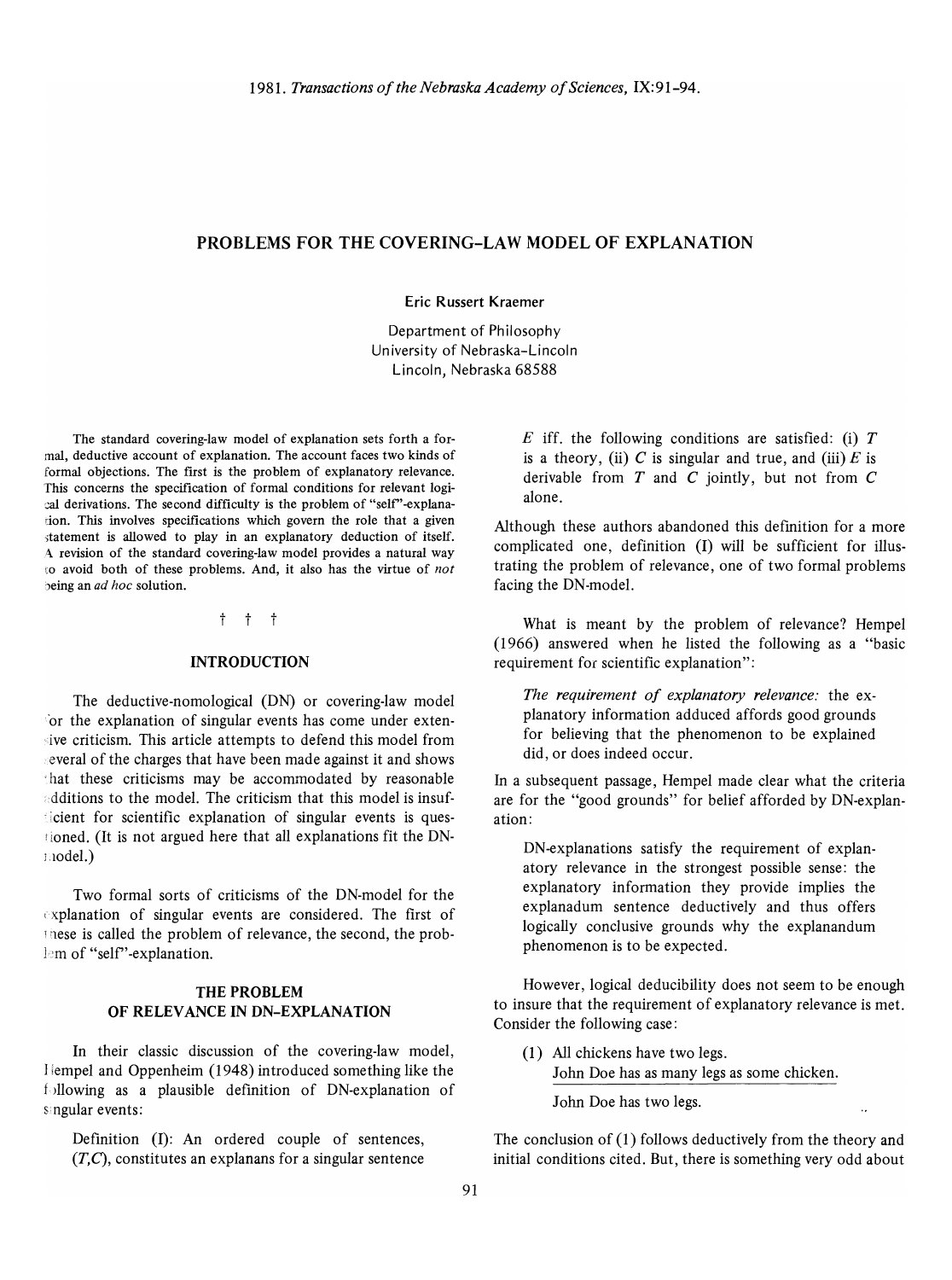#### 92 E. R. Kraemer

a theory which deals with chickens claiming to give a scientific explanation of John Doe's bipedal state. Clearly, the conclusion is irrelevant to the theory cited. Whether John Doe has two legs does not affect the theory that all chickens naturally do have two legs.

Hempel's criterion for explanatory relevance as it stands above is inadequate. A suggestion for a better one comes from Hilpinen's (1971) discussion of the problem of relevance in epistemic justification. He remarked:

If  $g$  is irrelevant to the justification of  $h$ , then  $h$  is justified no matter whether we assume that  $g$  or  $-g$ is true, that is, no matter whether  $g$  or  $-g$  is added to our original evidence *e.* 

In other words, if the conjunction of e and  $-g$  calls h into question, then  $g$  is relevant to the justification of  $h$ .

To apply this suggestion to DN·explanation, let us substi· tute theories  $(T<sup>s</sup>)$  for *h*'s, sets of initial conditions  $(C<sup>s</sup>)$  for *e's,* and explananda *(E's)* for *g's.* A definition of the concept of a direct-singular contradiction is needed.

D is a direct-singular contradiction of  $T = \text{Df}$ . (i) D is singular, and (ii) existential quantification over  $D$ may produce something logically equivalent to not T.

For example,  $\sim$ Fa is a direct-singular contradiction of  $(x)(Fx)$ , since (Ex)  $(-Fx)$  is logically equivalent to  $-(x)$  (Fx). Similarly, (Fa & -Ga) is a direct-singular contradiction of (x) (Fx $\rightarrow$ Gx), since  $(Ex)(Fx & -Gx)$  is logically equivalent to  $-(x)$  $(Fx \rightarrow Gx)$ ; but,  $[[[Fa \rightarrow Ga] \rightarrow Ha] & \& -Ha$  is not a direct-singular contradiction of (x) ( $Fx\rightarrow Gx$ ), since even the most likely existential version of the former, namely (Ex)  $[[(Fx\rightarrow Gx)\rightarrow$ Ha] & -Hx], is not logically equivalent to  $-(x)$  (Fx $\rightarrow$ Gx). Using this machinery, an appropriate modification of definition (I) to include only relevant DN-explanation is as follows:

Definition (II): The ordered pair. *(T,C),* relevantly DN-explains  $E$  iff.: (i)  $T$  is a theory, (ii)  $C$  is singular and true, (iii)  $E$  is derivable from  $T$  and  $C$  jointly, but not from C alone, and (iv)  $(C & E)$  is logically equivalent to a direct-singular contradiction of T.

Definition (II) does not meet all formal difficulties, but it does accommodate many problem cases. Observe first how it fits the paradigm case of DN-explanation of singular events:

 $(2)$  (x)  $(Fx \rightarrow Gx)$ Fa Ga

Since (Fa & -Ga) is a direct-singular contradiction of the theory cited in (2), namely (x) ( $Fx\rightarrow Gx$ ), by definition (II) case (2) is a relevant DN-explanation. The definition also excludes case (1) as irrelevant. Further, the definition also handles one of the cases which forced Hempel and Oppenheim to abandon definition (I), namely:

3) (x) 
$$
(Fx \rightarrow Gx)
$$
  
\n $(Fa \rightarrow Ga) \rightarrow Ha$   
\nHa

In this case, *Ha* is clearly irrelevantly deduced; and, definition (II) says just this. Not surprisingly, definition (II) also handles cases equivalent to (3), such as:

$$
\frac{(3') (x) (Fx \rightarrow Gx)}{(Fa \rightarrow & -Ga) v Ha}
$$
\nHa

Again,  $(C & E)$  is not logically equivalent to a direct-singular contradiction of the theory cited.

Although definition (II) accommodates many problem cases, it is not completely satisfactory, for it excludes instances which should be allowed as perfectly acceptable DNexplanations, such as:

$$
(2.1) (x) [(Fx v Gx) \rightarrow Hx] \nFa Ha
$$

Here (Fa & -Ha) is not a direct-singular contradiction of the theory cited. To meet this objection, the concept of a *trivial logical consequence (TLC)* is introduced:

*P* is a trivial-logical consequence of  $Q = Df$ . Either (i) Q is logically equivalent to a conjunction of which *P* is a conjunct, or (ii) *P* is logically equivalent to a disjunction of which  $Q$  is a disjunct.

According to this definition,  $P$  is a  $TLC$  of  $(P & Q)$ ,  $(P \vee Q)$  is a *TLC* of *P,* and *P* is a *TLC* of *P* [since *P* is logically equivalent both to  $(P & P)$  and to  $(P \vee P)$ .

Clause (iv) of Definition (II) may now be modified as follows:

(iv') Either  $(C \& -E)$  is logically equivalent to a direct-singular contradiction of  $T$ , or the conjunction of  $-E$  and a trivial-logical consequence of C is logically equivalent to a direct-singular contradiction of T.

Since (Fa v Ga) is a *TLC* of *Fa,* and [(Fa v Ga) & -Ha] is a direct-singular contradiction of (x)  $[(Fx \vee Gx) \rightarrow Ha]$ , deductions such as (2.1) will be included as relevant DN-explanations under this modification of definition (II). It might also be noted that deductions of the following sort are now included as good DN-explanations according to this modification: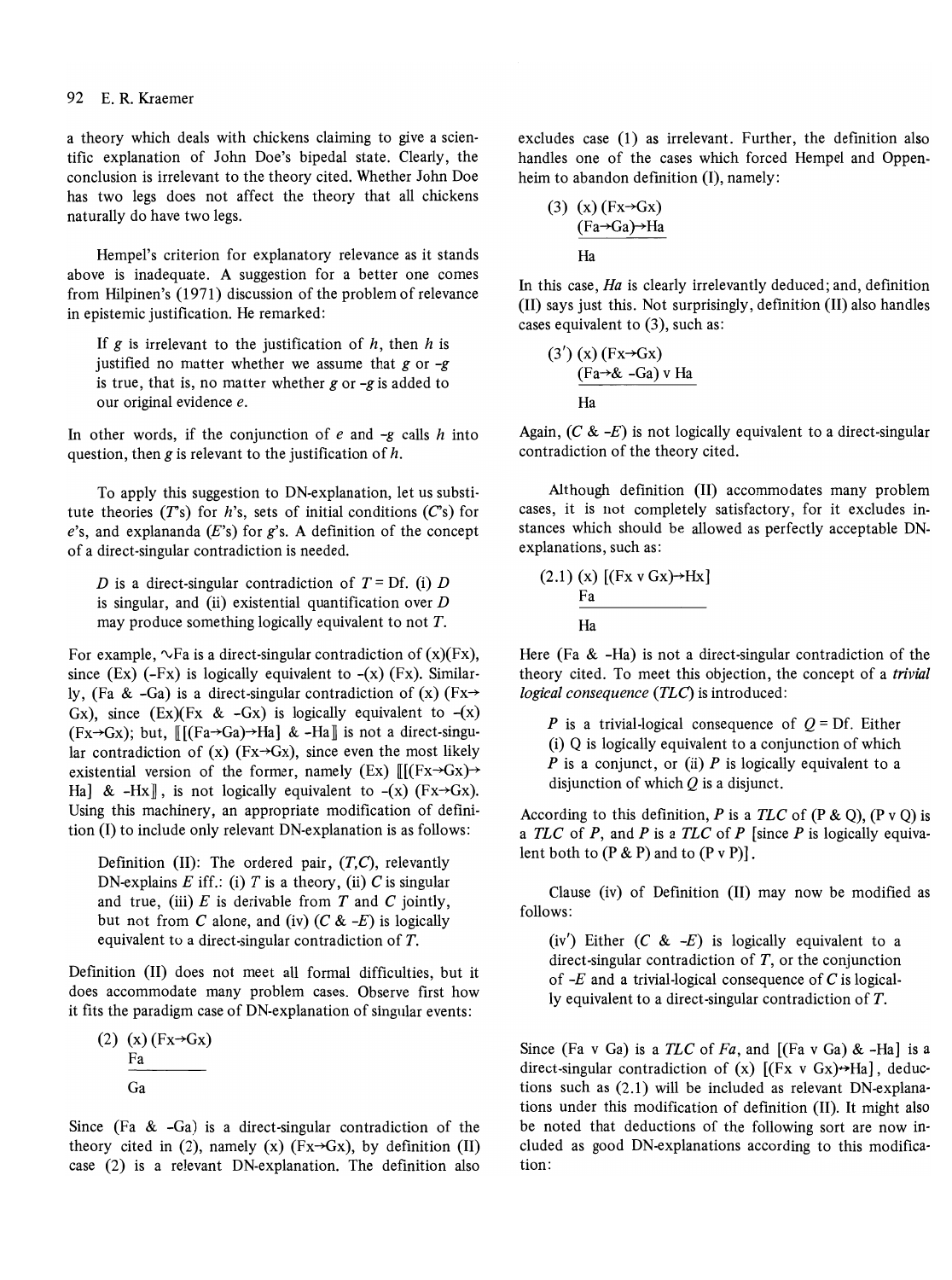$$
(2.2) (x) (Fx \rightarrow Gx)
$$
  

$$
\frac{Fa & Ha}{Ga}
$$

The sort of relevance discussed here differs from that mentioned by Hilpinen (1971) because the projects are different. Hilpinen (1971) was concerned with finding a means for picking out those items of evidence which are relevant to the justification of a given hypothesis,  $h$ , on a certain evidence base, *e.* I am concerned with finding a criterion for picking out those logical deductions which are relevant to a given theory being used explanatorily in accordance with the ONmodel.

For Hilpinen (1971) there was no important restriction on the sort of thing to be considered for relevancy to the justification project. Whatever is such that either it or its negation affects the justification of *h* on *e* qualifies as relevant. With ON-explanation, however, there are two restrictions. First, in accordance with the basic guidelines of the DN-model, only those events which follow logically from a given theory and set of initial conditions may be considered as *prima facie*  candidates for relevantly explained explananda in terms of that theory. Secondly, not just any logical deduction will do. The task of this section has been to specify those deductions which actually fall within the province of the theory cited.

If it is required only that  $(C \& -E)$  entail a contradiction of the given theory, then, as demonstrated by cases  $(1)$ ,  $(3)$ , and  $(3')$ , theories will be placed in the position of having to ON-explain events of a kind that are completely unrelated to those theories. If, on the other hand, the stronger requirement is demanded, that  $(C & E)$  or  $(-E & a \text{ } TLC \text{ of } C)$  be a direct-singular contradiction of the theory cited, then it seems possible to limit the events that are ON-explainable by a given theory to those events of the kind mentioned in that theory. [his latter restriction does not seem to be merely an *ad hoc*  maneuver. For it seems well in accordance with the rationale ·)f scientific explanation to require that theories dealing with events of a given kind be able to DN-explain only particular instances of that kind.

# THE PROBLEM **OF "SELF"-EXPLANATION**

Although irrelevant attempts at ON-explanation can be uccessfully accommodated by the modified version of defini ion (II), there is another serious, formal problem facing DNexplanation, that of "self"-explanation. By "self"-explanation  $\overline{s}$  meant that the set of initial conditions  $(C)$  may contain some part (or all) of the explanandum  $(E)$ , and that part is . equired for the logical deduction of that part of the explan andum. According to Kim (1963), instances of partial "self"- explanation such as the following satisfy Hempel and Oppen· heim's definition (I):

| (4) $(x)$ (Fx Gx) | (4') (x) (Fx Gx)  |
|-------------------|-------------------|
| Fa & Ra           | Fa & Ra           |
| Ga & Ra           | Ta $\&$ (Ra v Ja) |

Both (4) and (4') are held to be irrelevant deduction by the modified clause (iv') of definition (II).

"Self" explanation seems completely foreign to the concept of ON-explanation. For as Hempel and Oppenheim (1948) said, "Scientific explanation makes essential use of generalized sentences." Any instance of even partial essential "self"-explanation contradicts this maxim. This maxim is understood to say that the whole of an explanandum and not merely some proper part of it must be explained by making essential use of generalized sentences. For this reason it is somewhat disconcerting that in the same paper Hempel and Oppenheim stated:

**In** every potential explanation in which the singular component of the explanans is not dispensible, the explanation is partly explained by itself.

They based this claim on the logical fact that the paradigm case of ON-explanation of singular events, that is, case (2), may be rewritten in the following equivalent way:

$$
(2') (x) (-Fx \vee Gx)
$$
  
\n
$$
(Fa \vee Ga) \& (Fa \vee -Ga)
$$
  
\n
$$
(Fa \vee Ga) \& (-Fa \vee Ga)
$$

They continued that if  $(Fa v - Ga)$  is omitted from the initial conditions of  $(2')$ , then  $(2')$  is reduced to two parts: (i) an instance of theoretical explanation,  $(x)$  (-Fx v Gx) entailing (-Fa v Ga), and (ii) an instance of "self'-explanation, *i.e.,*  (Fa v Ga) entailing itself. On the basis of  $(2')$  they refrained from "introducing stipulations to prohibit partial self-explanation" on the grounds that such prohibition would "mean limiting explanation to purely theoretical explanation."

Hempel and Oppenheim's conclusions from (2') seem confused. The most that follows from  $(2')$  is that in every potential explanation in which the singular component of the explanans is not dispensible, the explanandum *may* be interpreted as being partly explained by itself. However, the derivation in (2') does not *require* that some part of the explanandum be deduced from itself. For example, the initial conditions cited there may still be used to derive *Fa;* this, when combined with the theory (x) (-Fx v Gx), yields *Ga,*  which in turn entails the explanandum given in  $(2')$ , without any "self"-explanation. Cases such as  $(2')$  do not necessitate the use of partial "self' -explanation, unlike cases such as (4) and  $(4')$ .